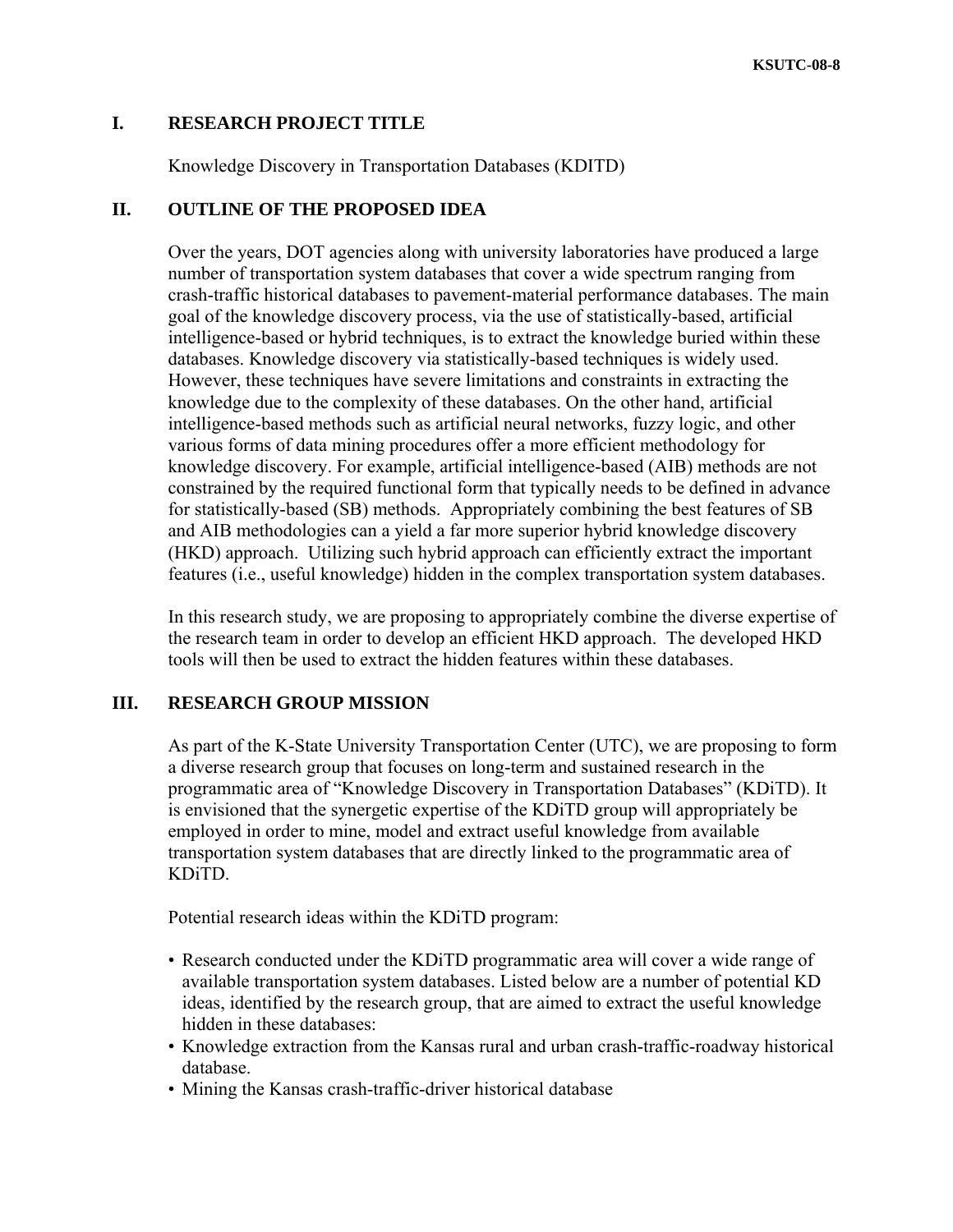- Knowledge discovery in the experimentally-based asphalt-mix-resilient modulus database.
- Knowledge discovery in the experimentally-based soil treatment-strength database.
- Knowledge extraction from the KDOT concrete-permeability database.
- Mining the time-dependent Kansas pavement performance database.

# **IV. WORK PLAN**

Knowledge extraction from each database will be accomplished through the following interrelated tasks:

- Task 1: Database development and cleansing: The identified raw database will be reformatted to compile a cause-and-effect attribute-based database. The best strategy to streamline the raw data to build the objective-specific database will be dependent on the nature of the database under consideration. Statisticallybased tools (such as SAS) will then be employed to test the compiled attributes in order to cleanse the corresponding database.
- Task 2: Knowledge Discovery: The cleansed database developed in Task I will be investigated, in this task, to associate/correlate the cause-and-effect attributes. In order to accurately mine the available database, a suitable hybrid Statistical/Artificial Intelligence (S/AI) approach will be utilized in this case.
- Task 3: Utilization & Dissemination: The discovered and extracted new knowledge and their corresponding reliability will be summarized and disseminated for utilization in their corresponding transportation field.

#### **V. BUDGET NEEDS**

*Research period:* 30 months [Requested starting date: June 1, 2007]. *Tentative funding request:* \$180,000

The funds will mainly cover costs of: i) acquiring software programs and computers needed to carry out the proposed tasks, ii) providing financial support for graduate student(s) involved in this research, iii) providing summer support for the research team, and iv) providing travel support for the research team. It is anticipated that the member of the research team will present their research outcomes at national and international conference(s), thus increasing the visibility of K-State in this futuristic area of research.

### **VI. INTELLECTUAL MERIT AND BROAD IMPACT**

Intellectual merit of the proposed research is in advancing the state-of-the-art in the information-based science (IBS) in transportation engineering. The research team, on individual basis, has a good track record in this area. The funding provided to them via this KDiTD research program, will allow them to share their expertise and combine their synergetic efforts in order to conduct a quality research that will significantly contribute to the IBS area of research. In addition, the proposed research will advance careers of a diverse research team including geotechnical, material and traffic engineering faculty and